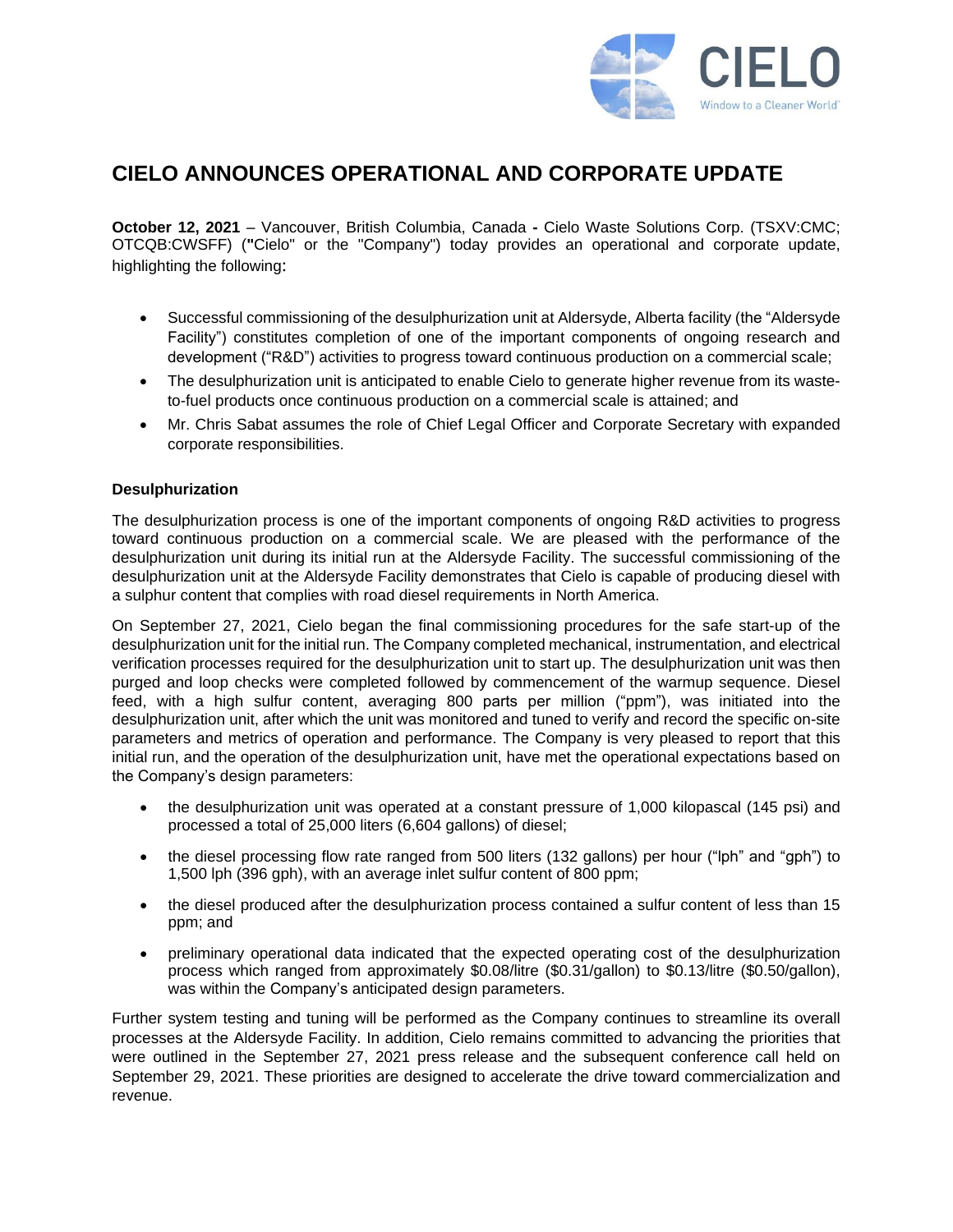

In order to achieve continuous production on a commercial scale, the next steps include undertaking engineered process modifications to the inlet feed system, the reactor, and biomass waste management system at the Aldersyde Facility. In parallel, Cielo has initiated, and is well into, the design phase of the scaled-down version (60 lph/16 gph) of a full-scale 4,000 lph (1,057 gph) facility in Fort Saskatchewan, Alberta (the "R&D Facility"). Cielo anticipates that the fabrication and construction phase of this R&D Facility will commence by the end of Q1 2022.

The utilization of the Company's desulphurization unit is anticipated to enable Cielo to generate higher revenue from its waste-to-fuel products. Diesel with a sulphur content that complies with road diesel requirements in North America, can be sold at a higher price, compared to diesel with higher sulphur content.

All amounts in this news release are in Canadian dollars unless otherwise indicated.

#### **Corporate Update**

In addition to the operational advancements, Cielo continues to streamline and enhance the strength of the corporate structure, optimize costs, and establish clear and transparent processes. As a result of these efforts, Cielo's Board of Directors expanded the responsibilities of Mr. Chris Sabat, who is now Chief Legal Officer and Corporate Secretary. Mr. Sabat will oversee and manage all matters related to corporate services, including Health, Safety & Environment, Human Resources, Vendor Management, Information Technologies, and Joint Arrangements. Previously, Mr. Sabat held the title of Corporate Secretary and General Counsel.

Lionel Robins, formerly SVP Global Development and Indigenous Relations, and Raphael Bohlmann, formerly SVP Corporate Development and Investor Relations, have resigned their positions with Cielo in order to focus their efforts on Renewable U Energy Inc. with which Cielo has entered into several Memorandums of Understanding. Cielo thanks Mr. Robins and Mr. Bohlmann for their contributions.

Cielo's Board of Directors are currently in the process of shortlisting candidates for appointment to the Board and the selection of a Lead Director, with such optimal skills and experience needed to facilitate the continued growth and governance oversight of the Company.

#### **On behalf of the Board of Directors**

"*Gregg Gegunde*" Gregg Gegunde, CEO and COO

#### **Company Contact:**

Chris Sabat Email: csabat@cielows.com Telephone: 1-(403)-348-2972 Website: www.cielows.com

For further information please contact:

## **Cielo Investor Relations**

Email: investors@cielows.com Telephone: 1-(403)-348-2972 Website: www.cielows.com

### **RB Milestone Group LLC (USA):**

Trevor Brucato, Managing Director Email[: cielo@rbmilestone.com](mailto:cielo@rbmilestone.com) New York, NY & Stamford, CT

#### **About Cielo Waste Solutions Corp.**

Cielo is a publicly traded company with a proprietary technology that transforms certain types of landfill garbage into high-grade diesel, kerosene (aviation jet and marine fuel) and naphtha. Cielo's proven and patented technology is currently being deployed in the Company's Aldersyde, Alberta facility, where wood waste is currently being converted into renewable fuels. Cielo's experienced management team is well positioned with strategic partners in place to expand aggressively across Canada, into the US and then globally. The waste/feedstock that will be used in the Company's green facilities is the world's widely available and inexpensive feedstock, including household, commercial, construction garbage, used tires,